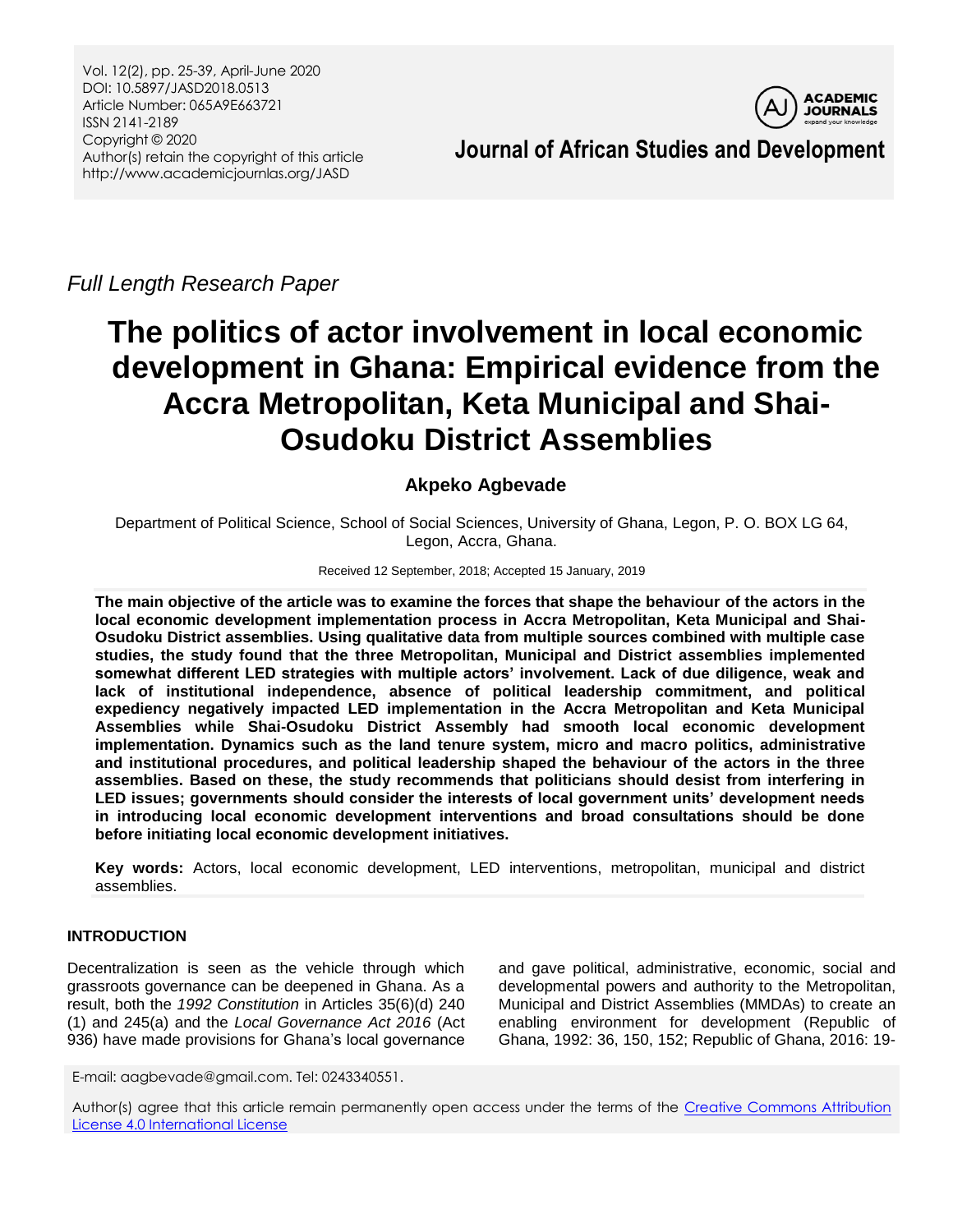20). The implementation of the economic vision for development regards local economic development (LED) as the main approach to attain the requisite local development because it has the capacity to:

(i) Stimulate and transform the economies of Metropolitan, Municipal and District Assemblies (MMDAs),

(ii) Create new jobs, and promote income-generating opportunities and infrastructural improvement for accelerated poverty reduction

(iii) Align natural and human resources of localities to match both global and regional markets as well as the provision of employment opportunities that fits the people and the locality (Republic of Ghana, 2013:1, Government of Ghana and United Nations Development Programme (UNDP), 2011: 3; Blakely and Bradshaw, 2002: 24).

LED has generally been defined as a partnership between the public, private, non-governmental organizations and local government units (LGUs) with the principal goal of creating local employment through the utilization of available local resources (Republic of Ghana, 2013: 1-2; 2014: 3; World Bank, 2003: 1; The United Nations Human Settlement Programme (UN-HABITAT), 2005: 2). The above definition highlights the fact that LED implementation involves multiple actors with its associated complexity of joint action. This study therefore seeks to examine the political dynamics that characterized the actors' involvement in the LED implementation process using three local government units (LGUs) in Ghana.

## **Statement of the problem**

Though substantial ink has been poured on LED globally, in Africa and Ghana, the focus fell on the emergence, strategies, beneficent outcomes, challenges, and the nexus between LED and poverty reduction and the role of actors in promoting LED. Most of these studies used the nation-state as the unit of analysis. Some also used LGUs as the unit of analysis but used a maximum of two. This study introduces innovation and fills the literature gap in LED by interrogating the political dynamics that shaped the actors' participation in the LED implementation process using a multiple case study approach of three of Ghana's LGUs namely: the Accra Metropolitan Assembly (AMA), Keta Municipal Assembly (KeMA) and Shai-Osudoku District Assembly (SODA).

## **Objectives of the study**

The article is guided by four-fold objectives. These are to:

1. Briefly discuss the LED strategies implemented in the three MMDAs,

2. Discuss the actors and their roles in LED implementation in the three MMDAs,

3. Examine the interaction between the local governance structures and the actors, and

4. Examine the dynamics that shaped LED implementation in the AMA, KeMA and SODA.

# **LITERATURE REVIEW**

## **General Studies on LED**

LED like other social science and development terminologies has no single universally-accepted definition. Scholars define it based on the purpose of deployment. Some of these definitions concentrated on the strategies, actors and the end result which is to reduce poverty and improve the quality of life of the natives (World Bank, 2003; UNHABITAT, 2005). This article briefly reviews definitions which are focused on the actors.

The World Bank sees LED as a process by which public, business and non-governmental sector partners work collectively to create better conditions for economic growth and employment generation (World Bank, 2003:1). The International Labour Organization (ILO) on its part defined LED as a participatory development process that encourages partnership arrangements between the main private and public stakeholders of a defined territory enabling the joint design and implementation of a common development strategy, by making use of the local resources and competitive advantage in a global context, with the final objective of creating decent jobs and stimulating economic activity (ILO, 2004). These two definitions echo the significance of actors. The study will add up by examining the factors that shaped the behaviour of the actors in the process.

On LED strategies, classical scholars on LED like Matulef (1987) posit five strategies: economic revitalization, support for economic revitalization, project coordination, financial assistance and capacity building. Feiock (1987) limits the tools to four, namely, promotion, service coordination, business nonfinancial assistance and incentives. Eisinger (1998) adds to the strategies by identifying supply-side policies and demand-side policies as the two broad strategies of LED. The supply-side refers to traditional incentives to attract economic activities into a locality. The demand-side policies include efforts to discover, develop, expand or create new export markets for local goods and services, strategies to promote new business creation and small business expansion and governmental assistance to new product development and market expansion through subsidizing research and development and through strategic investment. He refers to the supply-side as traditional and the demand-side as entrepreneurial. Clarke and Gaile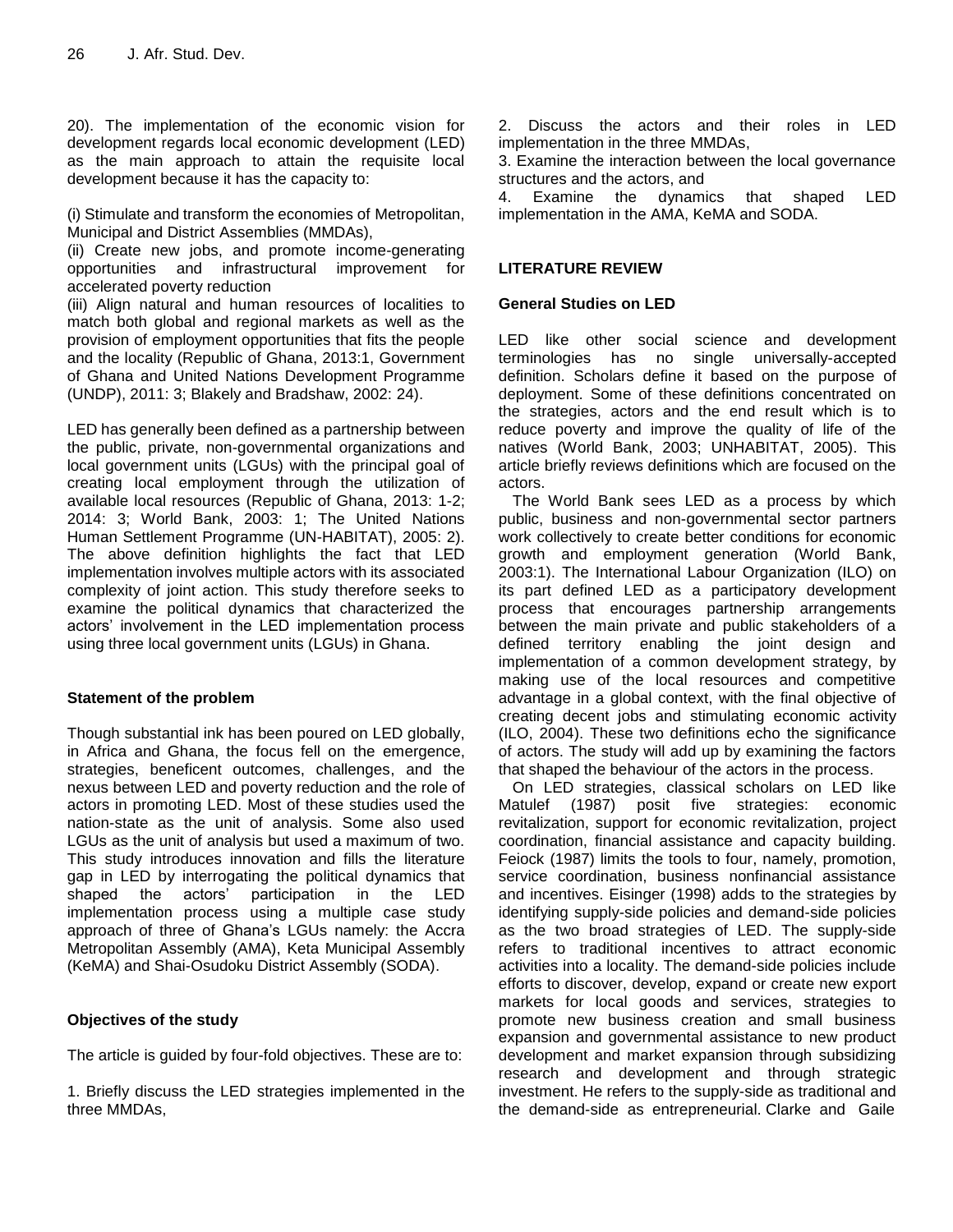(1989) take the discussion on the strategies further by distinguishing between conventional and entrepreneurial approaches. The former refers to public interventions to attract economic activities and the later represents greater government flexibility, innovation and risk, efforts to stimulate new enterprise, use of government authority to shape market structure and opportunity, joint publicprivate ventures and public strategic investment.

From these classical authors on LED strategies emerged contemporary authors such as Helmsing (2001, 2003) who identify three new generations of LED initiatives, namely, community economic development, enterprise development and locality development and it is from these initiatives that LED programmes, interventions and strategies are derived. Strategies such as "One Village One Product" (OVOP) in Malawi, beekeeping in the West Nile in Uganda, tourism, Multi-Purpose Community Centres (MPCC) in South Africa have been examined in Africa (Rogerson and Rogerson, 2010; Enzama, 2008; Edoun and Jahed, 2009). Rogerson and Rogerson (2010) advised that the effectiveness of the strategies requires an enabling local business environment for small enterprise development. Rodriguez-Pose and Tijmstra (2005) expand the discussion on enabling environments by enumerating economic hardware, economic software and organizational capacity or "orgware" as the enabling environments in LGUs which allows for the flourishing of LED.

On the dividends derived from LED, Helmsing (2002, 2003) categorized the beneficent outcomes into social and economic. Socially, LED strategies empower local societies and allow for local dialogue and citizens' participation. It also makes local institutions more transparent and accountable thereby strengthening the growth and development of civil society organizations (CSOs). Sustainable and decent employment, income generation and poverty reduction are some of the economic benefits (Masuku et al., 2014; Ramukumba, 2012).

Lack of resources, inadequate qualified personnel, human hindrances such as attitude to work, inadequate information systems, lack of systematic feedback and the absence of clear-cut responsibility, absence of poverty reduction targets and integration of the various LED partners, land availability, lack of government capacity, poor governance, data shortcomings, lack of funding, conceptual impression and theoretical underdevelopment, poor LED networks and unsustainable knowledge platforms, among others are some of the challenges to LED (Blakely and Bradshaw, 2002; Rodriguez-Pose and Tijmstra, 2007; Hofisi et al., 2013).

On the actors in LED, Yatta (2015), Helmsing (2003), Rogerson and Rogerson (2010), Nyawo and Mubangizi (2015) identified local government and their institutions, community organizations, local producers and their associations, and their roles in the promotion of LED.

Rogerson and Rogerson (2010) advised that the actors, especially small towns and LGUs should be strengthened to make them attractive and viable, and there should be engagement between LGUs and entrepreneurs to ensure local sourcing and supplier linkages. The Republic of Namibia (2008) extends the studies on the actors by classifying the actors into two categories, viz; public and social actors. The former comprises state-owned enterprises (SOEs), regional and traditional authorities while the latter consists of employers, non-governmental organisations (NGOs), community-based organisations (CBOs) and faith-based organizations. Nyawo and Mubangizi (2015) intimated that the lack of cooperation between the LGUs and other actors, politicization of the LED, and unnecessary bureaucracy negatively affected the actors in attaining LED objectives.

On the politics of LED, Wolman and Spitzley (1996) indicated that the various actors in the LED process pursue different interests. They indicated that politicians are engaged in LED programmes because of the electoral success that they stand to gain, credit claiming and the avoidance of blame. The natives' interests in the LED process are always aimed at safeguarding their economic and social survival. This is because most LED projects bring about the need for relocation. Entrepreneurs' interest is linked to the availability of economic incentives and the returns on their investments. Wolman and Spitzley (1996) espouse that the decision of each actor in the LED process is partly based on the expected action of the other players.

#### **Ghanaian studies of LED**

Ghanaian studies on LED have focused on the factors that influenced the adoption of LED, the policy perspectives, actors and institutional frameworks, strategies, financing, the typologies of LED and the challenges (Agbevade, 2018; Mensah et al., 2013a; Mensah et al., 2013b; Mensah et al., 2017; Oduro-Ofori, 2016; Akudugu, 2013; Akudugu and Laube, 2013; Ofei-Aboagye, 2009).

Agbevade (2018) hints on the fact that different historical contexts and diverse situations such as unemployment, poverty and infrastructure deficit as well as national government policies are some factors that influenced the implementation of LED in Ghana's MMDAs.

On the policy perspectives, Mensah et al. (2017) analyze the policy trajectory of LED implementation in Ghana from the pre-independence era to date and describe the period preceding 1987 as the "lost decades of LED implementation" because development plans were mostly top-down with little or no input from the grassroots and these development plans were sectorial rather than territorial. The period from 1988 where Ghana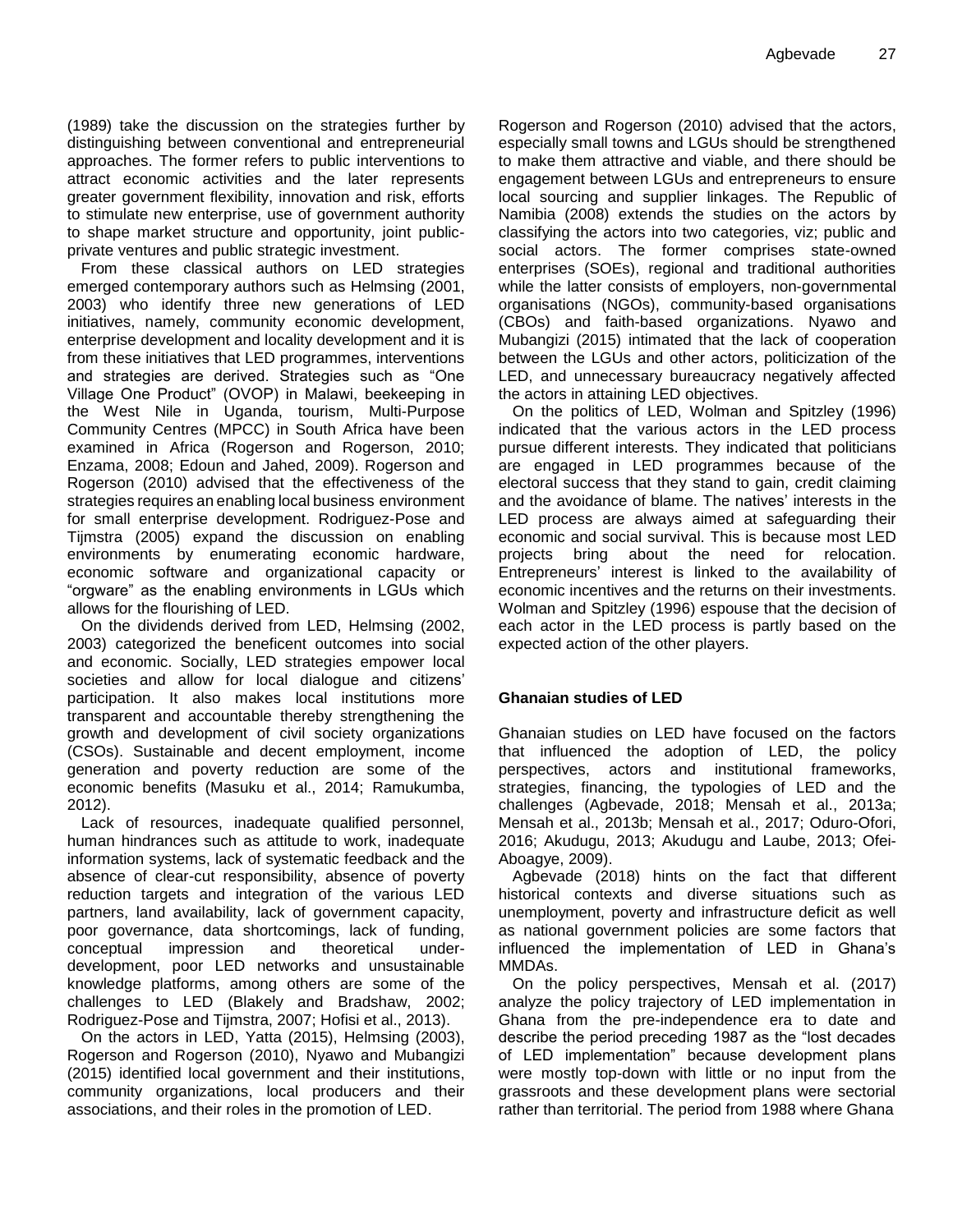started implementing decentralization, the promulgation of the 1992 Constitution, the passage of various Acts of Parliament and national development frameworks that promoted the role of MMDAs in local development and preparation of the National LED policy and its operational Manual by the Ministry of Local Government and Rural Development (MLGRD) as the period of "policy maturity" were considered. Mensah et al. (2013a) similarly identify the 1992 Constitution, District Assembly Common Fund (DACF), Ghana Vision 2020, Ghana Poverty Reduction Strategy (GPRS 1), and Growth and Poverty Reduction Strategy (GPRS 2) as some legislative policies and frameworks of LED. The National Development Planning Commission (NDPC), MMDAs, MLGRD, Ghana Regional Appropriate Technology Industrial Services (GRATIS) projects, rural banks and traditional authorities were the institutional frameworks for LED implementation in Ghana (Mensah et al., 2013b). Oduro-Ofori (2016) indicate that though these frameworks supported MMDAs in the promotion of LED, they failed to specifically stipulate what the MMDAs were supposed to do and how. In addition, the frameworks also failed to provide sanctions to MMDAs which did not actively get involved in LED.

With respect to the actors, Oduro-Ofori (2016) identifies local government units (LGUs) and institutions such as the Business Advisory Centre (B.A.C.), Agriculture Development Unit, the Office for National Culture,<br>Departments of Town and Country Planning, Departments of Town and Country Planning, Cooperatives, Works and Community Department as well as Sub-Committees such as Development Planning, Culture, Tourism and Agriculture as directly involved in LED promotion at the various LGUs. In spite of these arrays of institutions, LED could not be effectively implemented due to lack of institutional coordination between the local government institutions (Mensah et al., 2013; Oduro-Ofori, 2016).

On the LED strategies and initiatives, Ofei-Aboagye (2009), Mensah et al. (2013b), and Oduro-Ofori (2016) identified micro-credit provision, agro-processing, structural development, health and educational activities, upgrading the skills of artisans, human resource development and infrastructure provision as LED interventions. In the views of Oduro-Ofori (2016), LED has had minor impact due to the focus on "hardware" aspect of LED which was infrastructure instead of the "software" aspect which encompasses training programmes, access to credit and other intangible strategies that promote LED.

Agbevade (2018) intimated that the sources of financing LED programmes in Ghana could be classified into three main categories namely; inter-governmental transfers, donor or private sector funding and internallygenerated funds. He further posits that the ability of an MMDA to attract funds was largely determined by factors such as the strategic nature and category of the MMDA, its leadership, political and personal commitment of some

top level staff to LED implementation, the available economic development incentives and the immediate returns that investors expect to gain from their investments.

On the typology of LED programmes, scholars had varied views. While Mensah et al. (2017) identify five variations of LED in Ghana; namely, central-government led LED, local-government championed LED, local organizations and local NGO-spearheaded LED, international organization-initiated LED and individual-led LED, Akudugu and Laube (2013) on their part states traditional LED and contemporary LED as the variations.

With respect to the role of international organizations in LED implementation in Ghana, Akudugu and Laube (2013) and Mensah et al. (2017) identified the ILO, GIZ and UNDP as actors. Whereas Akudugu and Laube (2013) see the actors as drivers of LED in Ghana, Mensah et al. (2017) opine that these international organizations have reinvigorated the spirit of LED in Ghana. Both sets of authors intimate that though these organizations used different approaches, they however had the search for endogenous development based on local actors, resources and capacities as their prime focus.

Akudugu and Laube (2013) analyzed the enabling environment for LED implementation in Ghana. They identified that the environment for LED implementation was disenabling because of the intact power relation between the National Development Planning Commission (NDPC) which made LED a top-down development prescription, imposition of LED intervention on the citizens by the MMDAs, political pressure, weak private sector, inadequate human and financial resources and capacity, varying rationalities and interests of actors hence LED not flourishing.

Lack of finance, inadequate agricultural assistance, poor road network, market accessibility, inadequate technical and incompetent human resource ineffective coordination among the District Assemblies (DAs) and development partners, improper targeting of beneficiaries and lack of capacity to monitor and evaluate the impact of the programmes, top-down approach to implementation, and poor formulation of national LED policy that was incapable of providing strategic direction for LED promotion were identified as bottlenecks to LED implementation in Ghana (Mensah et al., 2013; Akudugu, 2013).

#### **Justification of the study areas and their profiles**

Ghana has a three-tier district categorization namely, the Metropolitan, Municipal and District Assemblies (MMDAs) (Republic of Ghana, 2016). For a geographical area to be designated either as a Metropolitan, Municipal or District Assembly (MMDA), the area must have a minimum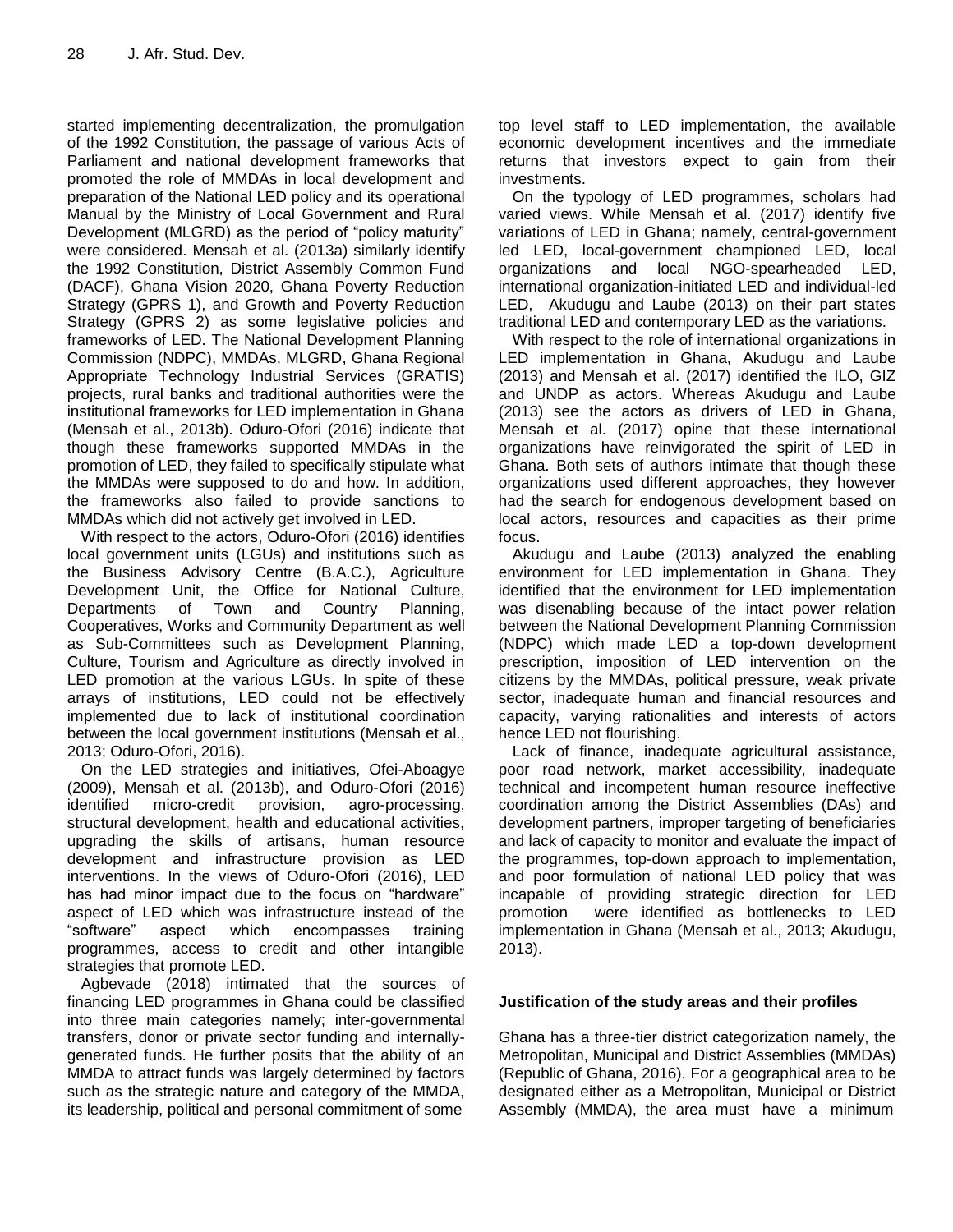population of 250,000, 95,000 and 75,000 people, respectively. In addition, the area must have the economic viability to provide the basic infrastructure and other development needs from the locally generated resources (Republic of Ghana, 2016:13). Ghana has a total of 216 MMDAs with the breakdown as follows: six (6) Metropolises, forty-nine (49) Municipalities and one hundred and sixty-one (161) Districts. For a meaningful comparative analysis, it is imperative that MMDAs are selected across the three categories.

The AMA was established in 1988. The AMA as it exists now was created in 2012 with Legislative Instrument (L.I.) 2034 following the carving out of the La Dadekotopon Municipal Assembly. It is the district capital, the regional capital for the Greater Accra Region as well as the national capital and the economic hub of Ghana. The centrality of economic activities in this assembly culminated into the low level of unemployment of 7.2% as compared to 38 and 30.8% in the KeMA and SODA respectively.

The Keta Municipal Assembly (KeMA) with Keta as the municipal capital is one of the 25 administrative districts in the Volta Region. It was carved and created out of the former Anlo District by L.I. 1475 in 1989. It was upgraded to a municipal status in 2007 with L.I. 1868. It lies within Longitude 0.30°E and Latitudes 5.45°N and 6.005°N. It is located to the east of the Volta estuary, about 160 km from Accra.

The Shai-Osudoku District Assembly (SODA) is situated in the South-eastern part of Ghana in the Greater Accra Region. The SODA was created following the L.I. 2137 in June, 2012 which mandated the splitting of the Dangbe West District Assembly into two districts namely, the Ningo Prampram and Shai- Osudoku District Assemblies. Table 1 presents some statistics on the three MMDAs.

#### **METHODOLOGY**

The study used qualitative data collected from both primary and secondary sources. Qualitative research approach was chosen over quantitative approach due to the following nine reasons (Bryman, 2012):

1. It provides for the importance and significance of the researcher's views which provides the orientation for the study.

2. It allows for close relationship between the researcher and the researched and makes the researcher understand the study through the respondents' eye.

3. It makes room for concepts and theories to emerge out of the data collected.

4. It is flexible in that it is attuned to unfolding events over time and to the interconnections between the actions of the respondents of social settings.

5. It is invariably unstructured. This enhances researchers' ability to arrive at how actors/respondents understand concepts emerging from data collected.

6. It allows for the understanding of values, beliefs and behaviour within the context of the study.

7. It provides the study with rich data due to the prolonged engagement and involvement with the research setting.

8. It is characterized with the meaning of the actions of the actors involved in the study, and

9. Respondents are always studied in their natural environments.

A multiple case study approach was adopted. Data for the study were collected between April 2017 and March 2018 using different sampling techniques due to the multiple populations. In the case of the MMDAs, each of the Planning Officers, Directors of the Business Advisory Centres and Directors of Finance and Budget were interviewed. The LED scheduled officers were also interviewed as well as other private sector actors in the LED process. The instruments used for data collection were face to face interviews and review of official documents. Member checking was used to ensure data reliability and validity.

#### **FINDINGS AND DISCUSSION OF THE STUDY**

#### **LED strategies implemented in the three MMDAs**

The MMDAs adopted different strategies in the implementation of LED. The AMA implemented both public private partnerships (PPPs) and business development programmes as its LED intervention, the KeMA implemented both traditional handicraft and nontraditional LED initiatives and the SODA implemented software and hardware LED. Comparatively, the AMA's PPPs and hardware interventions implemented by the SODA are similar since they were aimed at infrastructure provision. In addition, both the AMA and SODA leveraged on the available lands to woo investors to their respective localities. The AMA for instance, offered lands as its equity to the PPPs and the SODA also offered land and enabling environment for companies such as the Golden Exotics Company Ltd (GEL) and Sheenfeel Company Ghana Ltd.

The business development programmes by the AMA, software LED by the SODA and the non-traditional LED interventions by the KeMA are also similar because the end results were to develop the capacities of the indigenes and their business establishments through resourcing them to be capable both financially and skillswise. In addition, the three MMDAs implemented LED programmes aimed at value addition. For instance, the capacity development programmes at Keta and Srogbe for making beads and weaving bags from straw and raffia (*ketsi*) enabled the natives to utilize the natural resources by way of value addition. The capacity development programmes for mango farmers in Dodowa and Agomeda and for rice farmers in Asutauare ensured that the beneficiaries got the maximum yield from their farming activities (Fieldwork, January, 2018). Furthermore, both the AMA and SODA sought to take advantage of national and international markets. This was done in the SODA by the Millennium Development Authority (MiDA) through the establishment of business linkages between the mango farmers and the business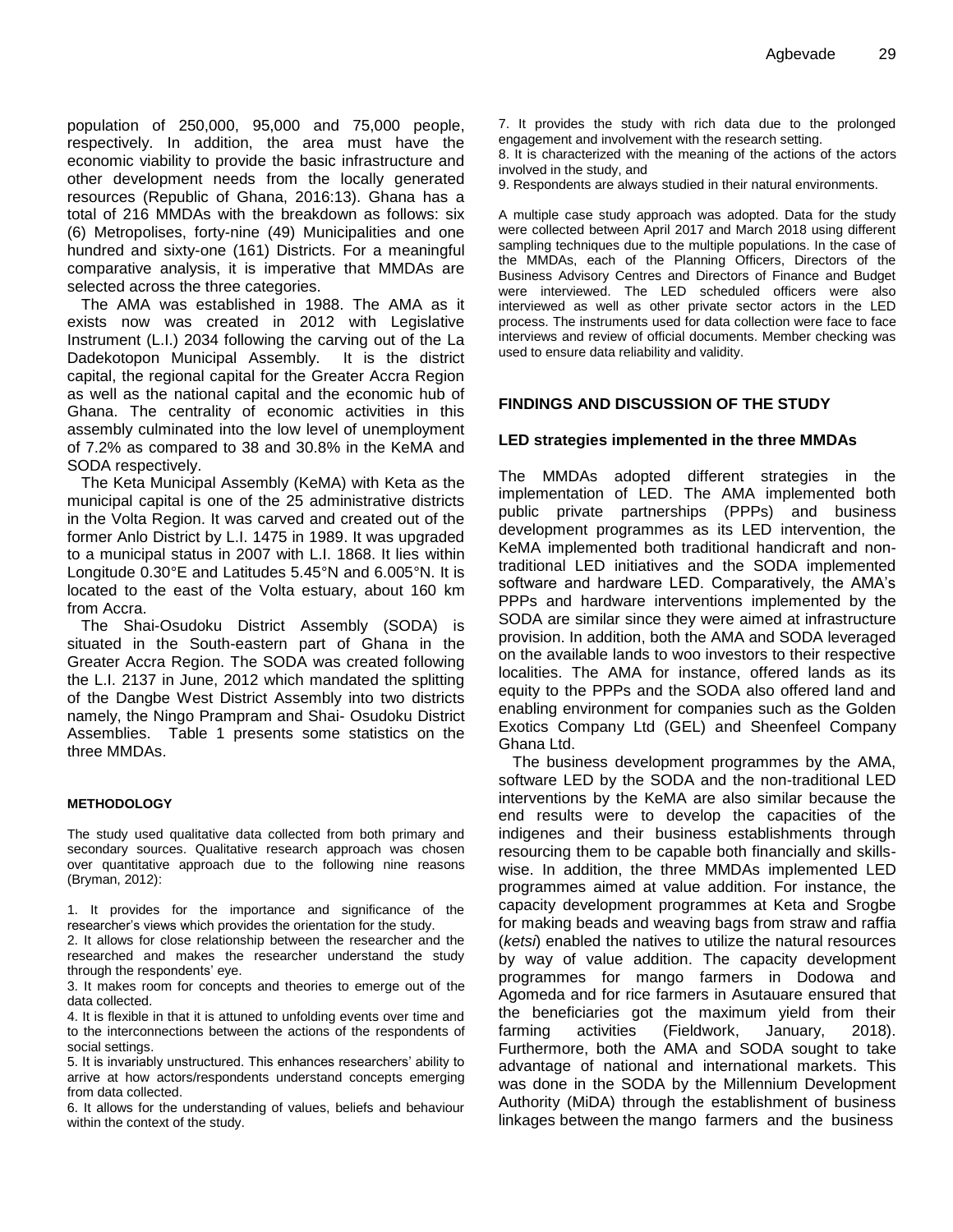| Name of MMDA/Areas of comparison  | AMA           | KeMA          | <b>SODA</b>             |
|-----------------------------------|---------------|---------------|-------------------------|
| Land size                         | 139,674 $km2$ | 753.1 $km^2$  | 968,361 km <sup>2</sup> |
| Population                        | 1,665,086     | 147.618       | 51,913                  |
| Level of Unemployment             | $7.2\%$ .     | 38%           | 30.8%                   |
| Level of poverty                  | $10.6\%$      | 10% and 14.9% | 23.2%                   |
| Average number per household size | 3.7           | 3.8           | 4.4                     |

**Table 1.** Key statistics of the Study Areas.

Source: Compiled by Author from various publications of the Ghana Statistical Service.

world whilst that of the AMA was done by fusing quality control measures, advertising and marketing into the product and training programmes. The KeMA's capacity development programme had no direct intention of taking advantage of the marketing opportunities; however, it had a separate initiative of creating marketing opportunities through attending and exhibiting LED products at trade fairs in the country (Fieldwork, January, 2018).

A critical examination of the LED interventions also revealed some differences. For instance, whilst the AMA's LED programmes were focused on PPPs and the indigenes taking advantage of both national and international markets, the KeMA was concerned with indigenous capacity development, value addition to the natural resources and the provision of marketing opportunities for the products of the LED beneficiaries locally and nationally. In terms of infrastructure provision, while the AMA used PPP arrangements, the GEL which is a company in SODA spearheaded the infrastructure provision as part of its (GEL) corporate social responsibility (CSR).

Even though the KeMA and SODA used their available natural resources for the implementation of LED initiatives (Appendix Table 2a), there were some variations. In the KeMA, apart from the bag weaving which made use of the natural resource endowment of the municipality, the other initiatives such as batik, tiedying, hair dressing did not use raw materials from the locality. In contrast to the KeMA, the SODA took advantage of the water-logged and fertile nature of the land for rice production to undertake large scale rice production and also leveraged on the 22 kilometer stretch of the Volta River that washes the north-eastern portions of the district to promote fish (*tilapia*) farming in the district.

In terms of financial accessibility as a LED intervention, the partners of the AMA in the Accra City Car Parks Ltd., (Appendix Table 4a) namely, Merchant Bank (now Universal Merchant Bank Ghana Ltd (UMB)), First Africa Group, Labour Enterprise Trust, ELGA Ghana, OMNIA, and Seth Adjei and Consortium provided a total of US\$ 5.5 million for the project in 1997 and the Social Investment Fund (SIF) funded the business development services programmes whilst the KeMA and SODA relied on the use of Microfinance and Small Loans Centre (MASLOC) (a government initiative to boost local entrepreneurship) and financial institutions (Dangbe and Shai Rural Banks) respectively (Fieldwork, January, 2018).

#### **The actors in the led intervention process and how they facilitated the implementation of LED**

The three MMDAs had actors collaborating with them in the implementation of their respective LED programmes. The actors in the three MMDAs are classified into primary and secondary actors (Table 2). Table 2 shows that both the AMA and SODA had seven sets of primary actors, whilst the KeMA had four.

Comparing the primary actors in Table 3, the AMA, KeMA and SODA were the key LGUs responsible for the implementation of LED within their respective jurisdictions. The AMA and the SODA initiated and hosted the implementation of LED whilst the KeMA only hosted the LED initiative and left the initiation and implementation to the Municipal Coordinator (MC) of the Business Advisory Centre (BAC) of the municipality. The AMA was the only assembly that had the Public Investment Division (PID) of the Ministry of Finance and Economic Planning responsible for the coordination of its LED interventions whilst the coordination in SODA and KeMA was done by the SODA and KIS together and BAC respectively.

For financing of LED interventions, the AMA had partners who joined forces to fund the Accra City Car Parks project (Appendix Table 3a) and the SIF financed and served as the implementing agency for the business development services programmes while the Rural Enterprise Programme (REP) was the sole financier of LED interventions in the KeMA. The SODA had the GEL which financed projects as part of its CSR in the district. With respect to the delivery of capacity development programmes, the AMA had four (4) consultants, the KeMA had the Adidome farms in addition to the individual resource persons as facilitators whilst the Millennium Development Authority (MiDA) facilitated for the SODA. The GEL and Sheenfeel Company Ghana Ltd of the SODA and the Accra City Car Parks Ltd of the AMA were the corporate actors directly involved in employment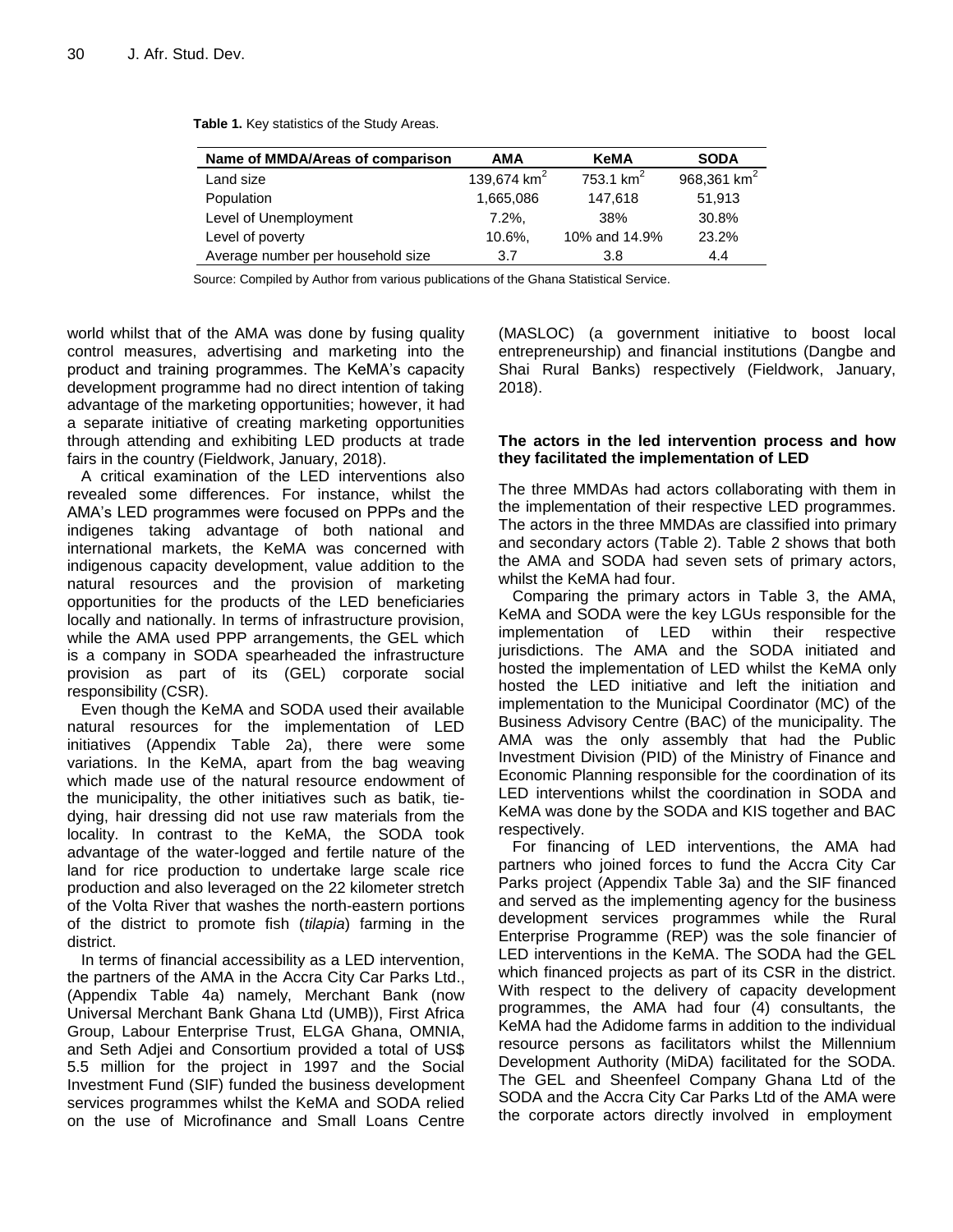**Table 2.** LED actors in the AMA, KeMA and SODA.

| Name of MMDA | <b>Primary actors</b>                                                                                                                                                           | <b>Secondary actors</b>                                                                                                                                                                                                                                                                                                                                                     |
|--------------|---------------------------------------------------------------------------------------------------------------------------------------------------------------------------------|-----------------------------------------------------------------------------------------------------------------------------------------------------------------------------------------------------------------------------------------------------------------------------------------------------------------------------------------------------------------------------|
| AMA          | AMA, Public Investment Division of Ministry of<br>Finance, UMB, First Africa Group,<br>Labour<br>and<br>contractors.<br>Social<br>Enterprise<br>Trust<br><b>Investment Fund</b> | Transaction Advisors (TAs)<br>1. Ernst and Young<br>2. Shawbell Consulting Ltd<br>3. Deloitte and Touché<br>4. Kwame Ansah and Associates<br>5. CPCS International<br>6. PKF<br>7. C-Nergy<br>Capacity development facilitators<br>1. J.S. Addo Consultants Ltd.<br>2. Project Management Consultants Ltd<br>3. Management Development and Productivity Institute<br>(MDPI) |
| KeMA         | KeMA, BAC, REP, Adidome Farms, Indigenes                                                                                                                                        | Capacity development facilitators                                                                                                                                                                                                                                                                                                                                           |
| <b>SODA</b>  | SODA, KIS, GEL, Sheenfeel, Indigenes, MiDA,<br>GRIB.                                                                                                                            | Hopeline Institute, Wienco /Copa Connect, ABIANS,<br>International Water Management Institute, Sustainable<br>Farming Group, University Research Centre                                                                                                                                                                                                                     |

Source: Fieldwork, January – February, 2018.

**Table 3**. The primary actors and their roles in the AMA, KeMA and SODA.

| Name of<br><b>MMDA</b> | Name of primary actor                                                               | Role in LED implementation                                                                                                      |  |  |
|------------------------|-------------------------------------------------------------------------------------|---------------------------------------------------------------------------------------------------------------------------------|--|--|
|                        | AMA                                                                                 | 1. Initiated the LED process<br>2. Provided land for PPP initiatives                                                            |  |  |
|                        | Public Investment Division (PID) of<br>Ministry of Finance and Economic<br>Planning | 1. Coordinated the implementation of PPPs<br>2. Did due diligence and ensured that everything was set for PPP<br>implementation |  |  |
| AMA                    | Universal Merchant Bank                                                             | Provided funds for the implementation of the Accra City Car Parks Ltd                                                           |  |  |
|                        | First African Group                                                                 | Provided funds for the implementation of the Accra City Car Parks Ltd                                                           |  |  |
|                        | Labour Enterprise Trust                                                             | Provided funds for the implementation of the Accra City Car Parks Ltd                                                           |  |  |
|                        | Social Investment Fund                                                              | Financed and implemented the business development service programmes                                                            |  |  |
|                        | KeMA                                                                                | Hosted the implementation of LED programmes                                                                                     |  |  |
|                        | <b>BAC</b>                                                                          | Initiated and championed the implementation of LED                                                                              |  |  |
|                        | <b>REP</b>                                                                          | Funded all LED programmes in the KeMA                                                                                           |  |  |
| KeMA                   | Adidome Farms                                                                       | Organised capacity development programmes for LED beneficiaries in<br>poultry farming                                           |  |  |
|                        | Indigenes                                                                           | 1. Initiated the demand for LED programmes                                                                                      |  |  |
|                        |                                                                                     | 2. Participated in capacity building programmes as trainees                                                                     |  |  |
|                        |                                                                                     | 1. Initiated the LED process through need identification                                                                        |  |  |
| <b>SODA</b>            | <b>SODA</b>                                                                         | 2. Funded LED projects                                                                                                          |  |  |
|                        |                                                                                     | 3. Monitoring and evaluation                                                                                                    |  |  |
|                        |                                                                                     | 4. Gave approval                                                                                                                |  |  |

generation as a LED initiative.

In the area of indigenes' involvement in the LED

process, the KeMA and SODA had their indigenes involved in the process. This made the LED programmes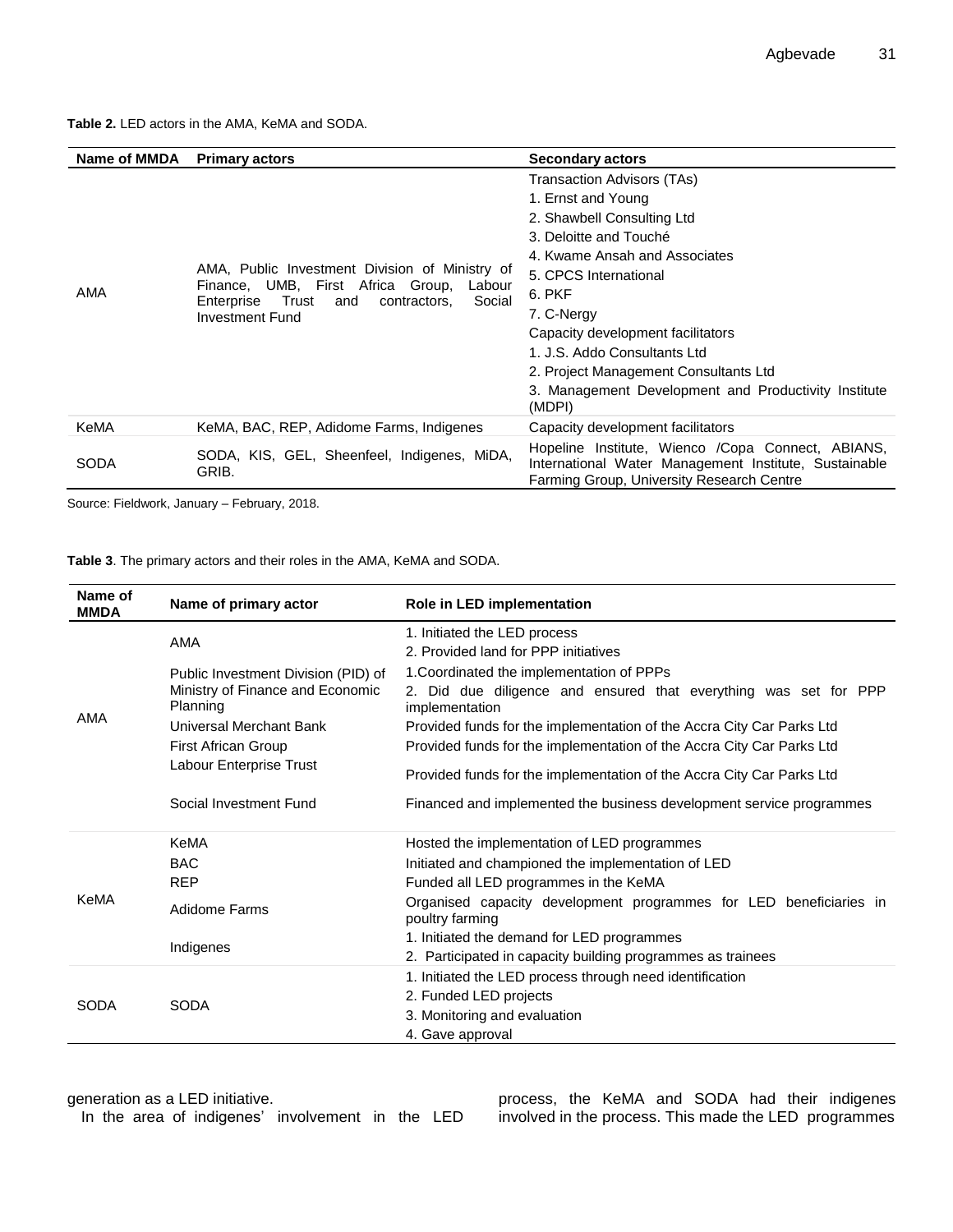| Kpong Irrigation Scheme (KIS) | 1. Initiated LED programs through baseline surveys<br>2. Provided land and year-round irrigation services to rice farmers and GEL<br>3. Implemented, monitored and evaluated LED programmes related to rice farming |
|-------------------------------|---------------------------------------------------------------------------------------------------------------------------------------------------------------------------------------------------------------------|
| <b>GEL</b>                    | 1. Provided infrastructure to the community<br>2. Generated employment opportunities                                                                                                                                |
| Sheenfeel Company Ltd         | 1. Generated employment opportunities                                                                                                                                                                               |
| MiDA                          | 1. Capacity development programmes for mango farmers in Agomeda and Dodowa                                                                                                                                          |
| <b>GRIB</b>                   | 1. Input supply<br>2. Mechanization services<br>3. Market price negotiation<br>4. Agro-business support services                                                                                                    |
| Indigenes                     | 1. Initiated the LED process by making a demand on the KIS<br>2. Beneficiaries of LED interventions                                                                                                                 |

**Table 3 Contd.** The primary actors and their roles in the AMA, KeMA and SODA.

Source: Fieldwork, January – February, 2018

to be demand driven, bottom-up and timely. The involvement was through programme initiation and participation in the capacity development programmes. In the case of the AMA, the interventions were top-down with no involvement of the indigenes hence participants had challenges such as poor timing, little information about the programmes and low participation for the business development services interventions. The low participation was evidenced by only ninety-four (94) individuals participating in the business development services programme in the AMA (AMA, January, 2012). The non-involvement of the indigenes in the LED process in the AMA also resulted in the reluctance of the indigenes to release land for the PPP projects (Fieldwork, February, 2018). The SODA was the only MMDA among the three which had a primary actor providing agricultural input support services. This stemmed from the fact that most of its LED interventions were agriculture related.

In the case of the secondary actors, the AMA had seven transaction advisors (TAs) and three capacity development facilitators and SODA had six actors while the KeMA had one (Table 4).

The TAs performed the following two key roles in the LED implementation process:

(i) Undertook ten feasibility studies for all proposed PPP projects in the Accra metropolis (Appendix Table 1a). These enabled the AMA to decide whether the PPP projects were worth implementing and

(ii) Assisted in the procurement process following the laid down regulations in the National Policy on Public Private Partnerships (2011) (Republic of Ghana, 2011) and the provisions of the Public Procurement Act, 2003 (Act 663).

After the procurement process, the TAs were engaged in negotiations, commercial and financial close (Fieldwork,

January, 2018). These roles performed by the TAs aided the implementation of LED initiatives in the AMA because, due to the feasibility studies, the AMA committed itself to PPPs that had value for money. The PPP processes, however, were truncated at the procurement stage due to three main reasons. Firstly, during the due diligence stage, the PID revealed that the AMA did not have land title for all the lands labeled for its PPP initiatives. Secondly, there were administrative and institutional breaches from the AMA. As a result of political expediency, the AMA did not follow the due process in PPP implementation including receiving approval from the Environmental Protection Agency (EPA), National Fire Service, land documentation and equity on board. The PPP projects ended at the Approval stage (issuance of procurement documentation, proposal evaluation and report submission to the Public Investment Division of the Ministry of Finance.

It emerged that the AMA did not only project identification, but failed to submit a developed concept note to the PID and registered the projects before recruiting the TAs to conduct the feasibility studies and submitting the procurement documentation to the PID. In spite of these breaches, the PID gave conditional approval to the AMA to continue with the PPP process with the proviso that it regularized the administrative and the PPP process since 2016 was an election year and there was the urgent need to implement tangible projects to woo the electorates to vote for the incumbent government (National Democratic Congress (NDC)) (Fieldwork, February, 2018). Thirdly, there was a change in government after the 2016 general elections which saw the incumbent NDC losing political power to the opposition New Patriotic Party (NPP). The NPP having won political power needed to reward its financiers and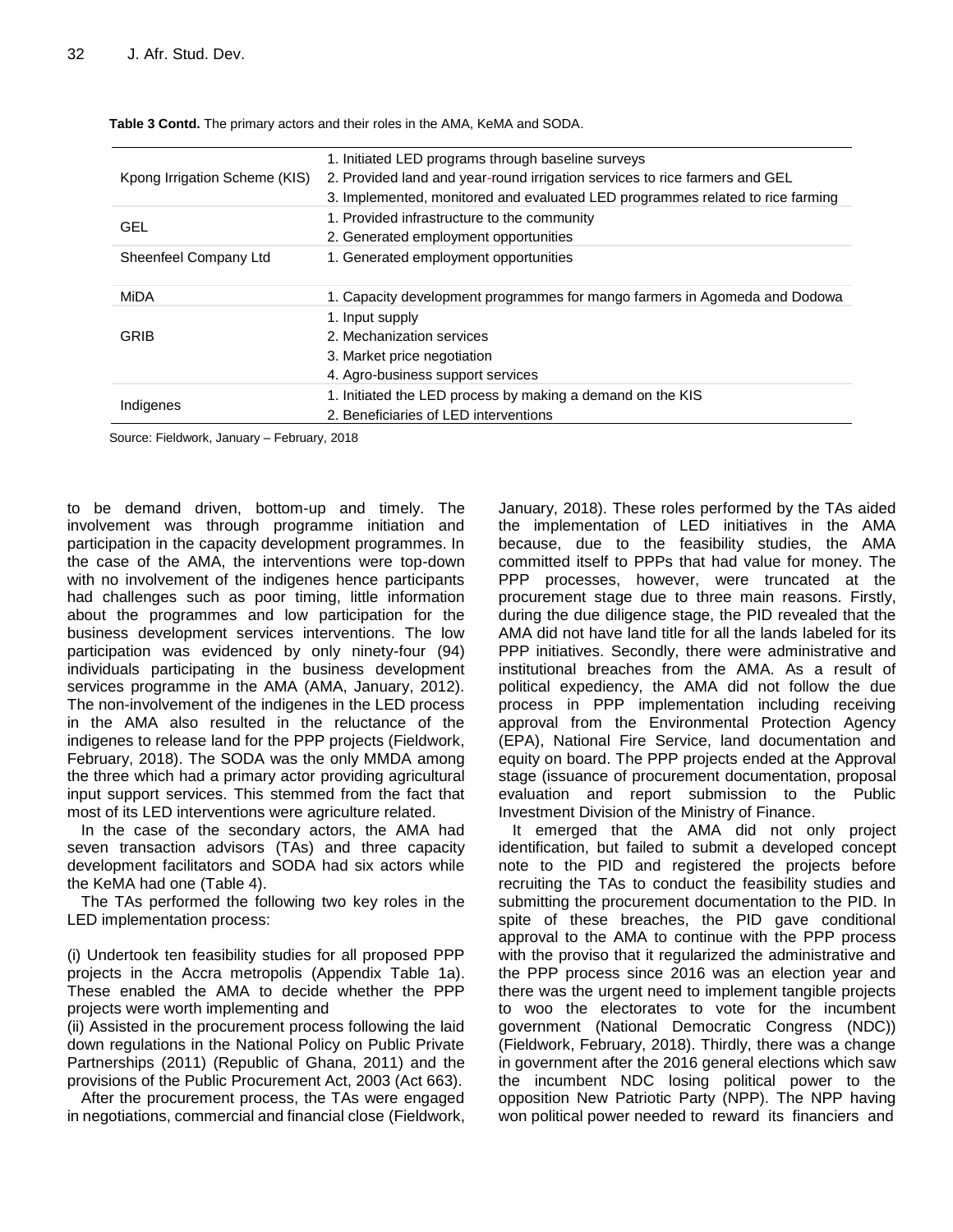| <b>Name of MMDA</b> | Name of secondary actor                     | Role (s)                                                                       |  |
|---------------------|---------------------------------------------|--------------------------------------------------------------------------------|--|
| AMA                 | <b>Transaction Advisors (TAs)</b>           | Undertook ten feasibility studies and assisted in the procurement process      |  |
|                     | Capacity development facilitators           | Facilitated the capacity development programmes for LED beneficiaries          |  |
| KeMA                | Resource persons                            | Facilitated the capacity development programmes for LED beneficiaries          |  |
|                     | Hopeline Institute                          | Machinery services                                                             |  |
|                     | Wienco/Copa Connet                          | Inputs/credit, marketing of produce and extension services                     |  |
|                     | <b>ABIANS</b>                               | Input credit and marketing of produce                                          |  |
| <b>SODA</b>         | International Water Management<br>Institute | Field trial and demonstration on mixed organic fertilizers (Fortifier Compost) |  |
|                     | Sustainable Farming Groups                  | Input support, marketing, machinery hire and extension services                |  |
|                     | University Research Centre                  | Field trial on nutrient management                                             |  |

**Table 4.** Secondary actors and their roles in AMA, KeMA and SODA.

Sources: SODA, Ministry of Food and Agriculture Department, November, 2017 and Fieldwork, January, 2018.

economically empower its "foot soldiers". As a result, all PPP project processes were put on hold for review (Fieldwork, January, 2018).

In the KeMA, the secondary actors were the resource persons who facilitated the capacity development programmes. Their roles aided the implementation of LED because they equipped LED beneficiaries with the requisite skills for hair dressing, cream production, batik, tie-dying, and beads making. In the case of SODA, the secondary actors were mainly into the provision of agricultural support services such as chemicals, fertilizers and agro-business services.

The roles played by both primary and secondary actors in the three MMDAs facilitated the implementation of LED. For instance, after the AMA identified a specific project for PPPs with the prior approval of the General Assembly, the transaction advisors undertook feasibility studies and also engaged in negotiations and the PID ensured that the AMA got value for money through due diligence. The PID through its due diligence role partly contributed to the truncation of the ten PPP projects which saved the AMA from land litigation challenges (Fieldwork, February, 2018). In the KeMA, the actors were also involved in the process. Since most of the LED initiatives were demand driven, it implied that the beneficiaries were actively involved in the selection of the LED programmes to be implemented. Once the demand was presented, the BAC then prepared a budget which was sent to the REP (the financier of LED projects in KeMA). When approved, the LED initiative was then implemented.

The case of SODA was not different from the other two Assemblies as there was an active involvement of all the actors. For example, in the case of rice farming initiative, the LED initiatives were mostly demand driven, thus the rice farmers requested for what they wanted. In addition, the KIS and the Ministry of Food and Agriculture Department of SODA jointly initiated the kind of initiative to undertake. Furthermore, the General Assembly, the planning officers, engineers and other departmental heads were also involved in the process. The planning officers also initiated the process for budgetary allocation for LED, the finance office put the figures together and then it got approval from the General Assembly. The engineers and other departmental heads including the planning officer(s) undertook monitoring and evaluation of the implemented LED programmes.

The KIS' involvement took the form of baseline surveys to identify potential projects, rice varieties and the demands of the rice farmers. It also included project identification, education and sensitization of the local citizens on the benefits of the project, initiation, management and implementation, monitoring and evaluation to identify lapses in projects and recommendation of appropriate interventions to help improve the project. The active involvement of the KIS was attributed to it being a government agency and was bound to implement government policy of poverty reduction through initiation of projects at the door step of the populace. GRIB was also involved in the entire process of LED pertaining to rice farming.

On mango farmers, the Dodowa farmers indicated that LED programmes were imposed on them. Their Agomeda counterparts however, intimated they were involved in the process from 2003 to 2012 at the instance of the assembly member of the electoral area. However, with a change of the assembly member due to electoral defeat, they were no more involved in the process. This implies that in SODA, the involvement of the LED beneficiaries was diverse. The Golden Exotics Ltd was also involved in the LED process through their CSR. This company identified the needs of the community or sometimes got requests from the SODA before undertaking infrastructure improvement programmes.

From the foregoing, it can be inferred that all the three MMDAs had different combinations of actors involved in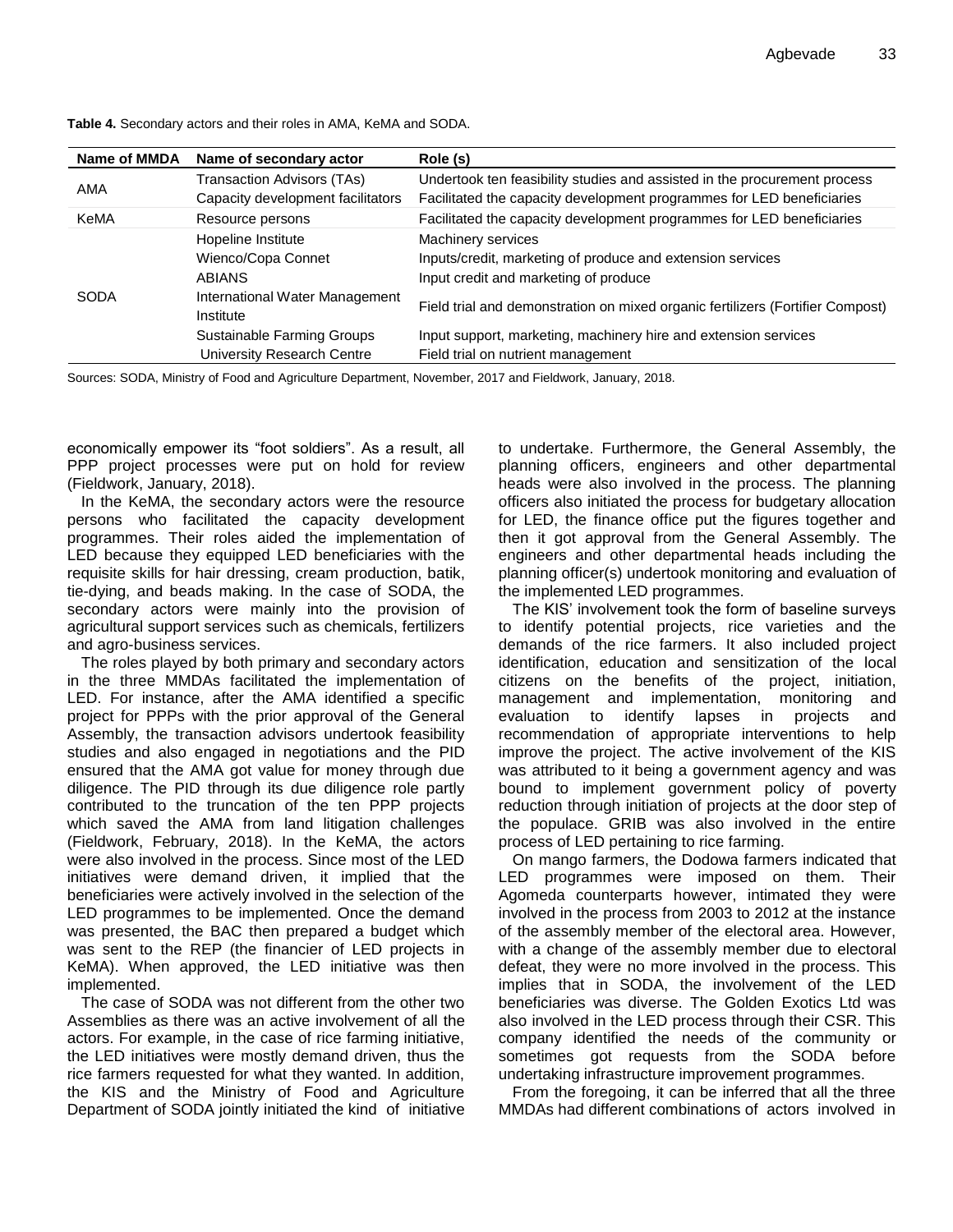the LED process. For instance, in the AMA and the SODA, they were involved in the adoption and implementation of LED but in KeMA, the opposite was the case as LED implementation was entirely left in the hands of the Business Advisory Center (BAC). In addition, among the three MMDAs, the SODA had the highest level of involvement of the actors in the LED process as all the actors saw the need to improve the economic and infrastructure development of the area. In both KeMA and SODA (rice farmers), the LED initiatives were demand-driven. In terms of infrastructure provision, whilst the AMA determined the kind of infrastructure to provide before advertising for transaction advisors, the SODA mostly gave room to the Golden Exotics Limited (GEL) to determine the kind of projects to embark on as corporate social responsibility (CSR). On balance, the actions of the actors did facilitate the implementation of LED in the KeMA and SODA while their inactions hindered the continuation of PPP projects in the AMA.

#### **Interaction between the actors and the local governance structures**

Local governance structures refer to the rules, regulations and institutions within which the MMDAs and the LED actors operated. These structures either promoted or hindered the effective implementation of LED.

In the AMA, the structures promoted the implementation of LED. This was because the structures allowed for TAs to apply through the procurement department of the AMA and the TAs also did their feasibility studies and made their recommendations. However, the AMA failed to continue its PPPs because of reasons such as:

#### (i) Change in government in 2017,

(ii) Weak state institutions. This is referred to as the inability of state institutions to achieve their stated objectives due to lack of capacity to design and implement policies. The weak institutions in this context encompass inadequate human, institutional, regulatory and financial capacities. These weaknesses have made the institutions to lack independence (the capacity to take policy decisions with interference from politicians).

(iii) Inability to obtain land title for the ten sites earmarked for the projects (Fieldwork, January, 2018).

In the KeMA, the structures hindered the implementation of LED due to power play. This was because, LED budgets presented as part of the Assembly's budget never made it to the General Assembly for discussion. Lack of leadership commitment from the Municipal Chief Executives (MCEs) and Municipal Coordinating Directors (MCDs) from 1988 to 2016 to the implementation of LED as a vehicle for local development accounted for this hindrance (Fieldwork, January, 2018).

In SODA, all the actors (KIS, GRIB, Golden Exotic Company Ltd, Sheenfeel Company Ghana Ltd and the LED beneficiaries) indicated that the local governance structures promoted their activities. The KIS for instance, gave the reason that they were all government institutions and understood the "language of public sector management". However, there were instances where the actors in SODA faced challenges with the leadership of the Assembly not siding with their suggested LED programmes.

In comparative terms, whilst lack of due diligence, weak and lack of independence of state institutions and political expediency hampered the implementation of LED in the AMA, the functionaries in the KeMA itself rather hindered the implementation of LED. In SODA, there was effective interaction among all the actors. The impact of the personalities on LED in KeMA resulted in difficulties in LED financing and the assembly not implementing hardware LED interventions whilst the challenges in the AMA resulted in the truncation of all the PPP projects except the Accra City Car Parks Ltd. SODA however, experienced a smooth implementation of LED initiatives.

#### **The dynamics in LED programme implementation**

Local governance in Ghana is influenced by political, economic, cultural, geographical, leadership, and natural resources (for example land) factors. The political factor is important because whatever happens at the national level politically impacts the local governance system through the political recruitment process (hiring and transfer of central and local government personnel) and the transfer of fiscal resources from the center to the periphery. For instance, a change in government equally affects the leadership of the various MMDAs.

The study found that due to political expediency coupled with 2016 being an election year, in the AMA's bid to secure the votes through infrastructure provision, the Assembly did not adhere to the administrative process for the implementation of PPPs. In addition, the change in government in January 2017 following the defeat of the NDC by the NPP in the 2016 general elections halted the continuation in the PPPs. Though Article 35(7) of the Constitution of the Republic of Ghana, 1992 stipulates that … *"a government shall continue and exercise projects and programmes commenced by previous governments"* (Republic of Ghana, 1992:36), due to political transition, the new Metropolitan Chief Executive (MCE) requested for a review of all the PPPs. The review process is ongoing since August, 2017 (Fieldwork, February, 2018).

The issue of land tenure system also exacerbated the dynamics. Most lands in the Accra metropolis are owned by families and clans and therefore, the AMA must acquire them from the owners before use. However, the AMA did not have the land titles to the ten lands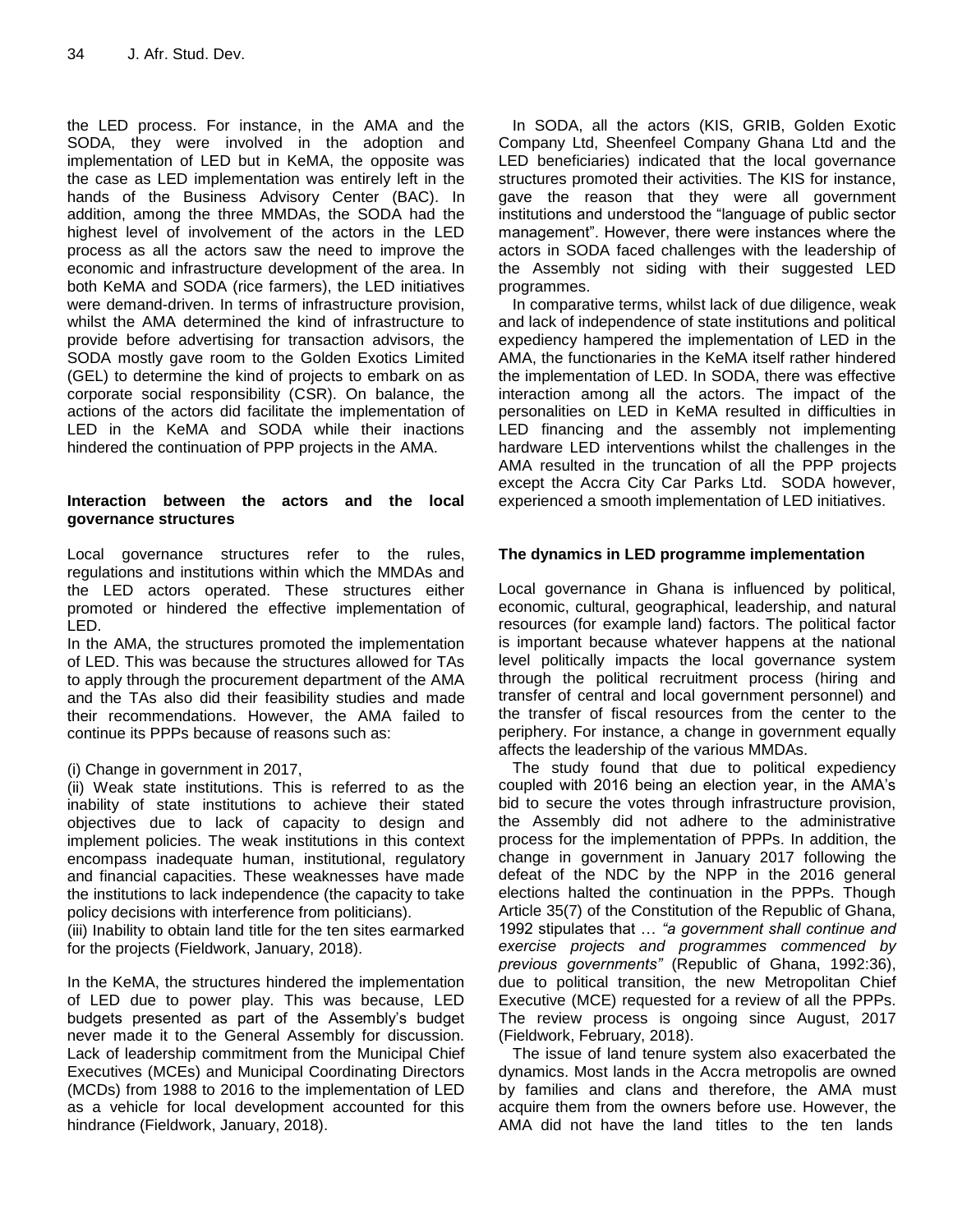proposed as PPP sites (Fieldwork, February, 2018).

In the KeMA, the Municipal Chief Executives (MCEs), Municipal Coordinating Directors (MCDs) and assembly members from 1988 to 2016 did not have the required commitment and will to implement LED programmes. As a result, LED did not receive much executive support. However, with the change in government following the 2016 general elections and the subsequent appointment of a new MCE and the transfer of new MCD to the KeMA in August, 2017, LED had started receiving greater attention. This was evidenced by the MCE contributing GH¢ 2,000.00 in October 2017 from his personal resources for the commencement of a leatherwork training for the youth of the municipality (Fieldwork, January, 2018). In addition, LED started receiving attention in KeMA in August 2017 as a result of the NPP government's flagship rural industrialization programme christened "One District One Factory (1DIF)". It was also found that LED activities were vibrant in the municipality during the election period because politicians injected a lot of money into community-based organisations (CBOs) to boost their chances of winning elections either as constituency executives, parliamentary candidate or Members of Parliament (Fieldwork, January 2018).

The SODA had a mixed experience as far as the dynamics were concerned. For instance, between 2003 and 2004, the Dodowa mango farmers indicated that the then District Chief Executive (DCE) and District Coordinating Director (DCD) showed interest in LED programmes. However, with election 2004 in which President Kufuor was returned to power, both DCE and DCD were changed. The new officials did not give the necessary attention that their predecessors gave to the LED. On the other hand, a change in the Assembly member of the Agomeda electoral area in 2014 due to electoral defeat resulted in the Agomeda mango farmers no longer participating in LED activities that directly affected their mango businesses.

It is clear that the AMA had administrative, procedural, institutional, land tenure system as well as politics impacting the implementation of its LED intervention. The KeMA had politics through political recruitment and political leadership in terms of style, interest and approach impacting the implementation of LED. The dynamics impacting LED at SODA were not different from that of the AMA and KeMA because political leadership and recruitment as well as micro politics also brought some dynamics in the implementation of LED. Putting the AMA, KeMA and SODA together, the implementation of their LED interventions was shaped by national and local politics through political recruitment and resource allocation.

#### **Conclusion**

The study pointed out that all the three MMDAs pursued

similar LED interventions such as capacity development programmes; however, the use of PPPs as a driver of infrastructure provision was implemented by the AMA while infrastructure provision was championed by GEL in the SODA as part of its CSR. The KeMA did not record any infrastructure provision in its LED programmes.

In addition, micro and macro politics and leadership shaped LED adoption and implementation in the three MMDAs and brought some dynamics in resource allocation towards LED. Finally, the AMA had issues with land acquisition, procedure, due diligence and environmental, health and safety permits which severely hampered the implementation of PPP projects.

#### **RECOMMENDATIONS**

1. LED intervention implementation should not be tied to the tenure of office of the Metropolitan, Municipal and District Chief Executives (MMDCEs) and DCDs at the MMDAs; rather, it should be continued even when there is a change in leadership at the MMDAs. Related to this recommendation is that the central government should desist from interfering in recruitment through transfers at the local governance level. This does not augur well for the continuation of LED policies.

2. The independence of state institutions such as the PID should be protected. This should be done by ensuring permanent tenure for the key officers. Their independence will allow them to apply rules and regulations without fear or favour.

3. Politicians at all levels should desist from the overpoliticization of LED interventions. They should rather make those resources available to the MMDAs to facilitate the implementation of LED.

4. Central government's involvement in the implementation of LED should not be driven purely by the electoral fortunes it stands to gain, but rather should fall within the general development plan of the nation and the MMDAs in particular.

5. The MMDAs as the lead state institution at the local level should allow for broader stakeholder consultation at all the stages of the LED process. Some of the stakeholders to engage include the traditional authorities, CBOs, indigenes, NGOs, private business entities etc. The consultation process provides the opportunity for all the actors to make inputs into the interventions thereby making room for total ownership of the LED programme and the generation of the needed support (political, financial and land) for the implementation of the LED initiatives.

From the foregoing discussion, the article highlights the following which have implications for LED, local governance and politics in Ghana:

1. The existence of actors in the implementation of LED is not sufficient for its successful implementation. The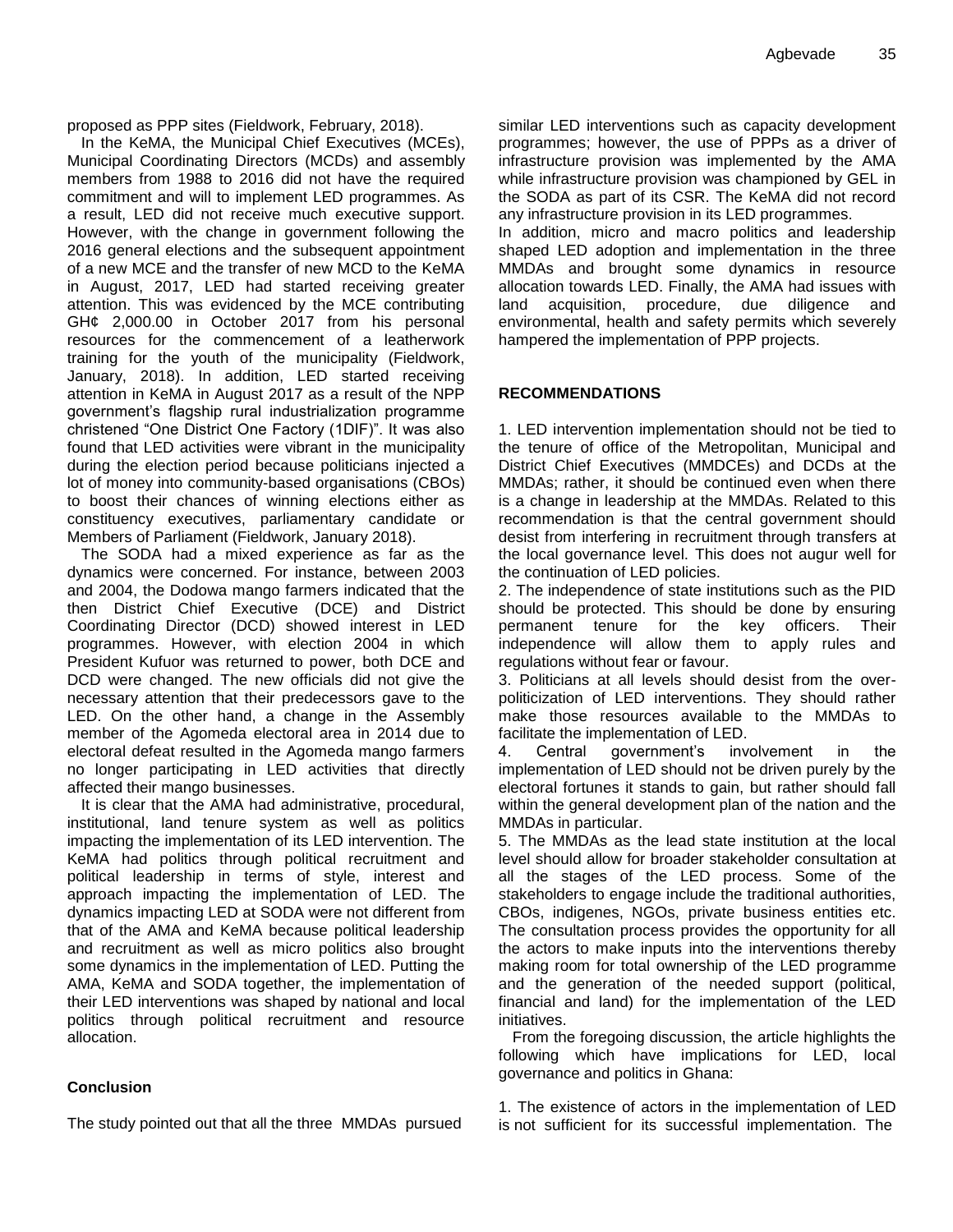actors must be willing to cooperate with each other and they must also have the requisite resources and capacities in the right mix, at the right time and deployed for the right purpose.

2. Local governance structures impact LED implementation in diverse way; either positive or negative depending on how the actors relate with the structures.

3. The success of LED depends a lot on the commitment of LGU leadership and political commitment in promoting, marketing the resource endowment and the economic potential of the locality to the outside world. The marketing assists not only in attracting the needed investment into the area but also show cases the MMDAs' products and the economic potential to outsiders.

4. The implementation of LED was impacted by not only local level politics but national politics as well.

#### **CONFLICT OF INTERESTS**

The authors have not declared any conflict of interests.

#### **REFERENCES**

- Agbevade A (2018). Financing Local Economic Development in Ghana: A Comparative Analysis of the Accra Metropolitan, Keta Municipal and Shai-Osudoku District Assemblies**,** ADRRI Journal of Arts and Social Sciences 16(1):52-73, E-ISSN: 2343-6891, 30<sup>th</sup> September, 2018.
- Akudugu AJ (2013). Organising and implementing Local Economic Development initiatives at the District level in Ghana, Unpublished PhD Thesis, Rheinischen Friedrich – Wilhems Universität.
- Akudugu JA, Laube W (2013). Implementing local economic development in Ghana: Multiple actors and rationalities, 113, ZEF Working Paper Series pp. 1-19.
- Blakely EJ, Bradshaw TK (2002). Planning Local Economic Development: Theory and Practice, London: Sage Publications.
- Bryman A (2012). Social Research Methods (4<sup>th Ed.)</sup>. Oxford, Oxford University Press.
- Clarke SE, Gaile GL (1989). Moving towards entrepreneurial state and local development strategies: Opportunities and barriers, Policy Studies Journal 17:574-598.
- Edoun EI, Jahed M (2009). The Merits of Decentralization and Local Economic Development in South Africa, Global Action for Africa's Development, South Africa, Pretoria pp. 1-26.
- Eisinger PK (1988). The rise of the entrepreneurial state, Madison: University of Wisconsin Press.
- Enzama W (2008). Quest for Economic Development in Agrarian Localities: Lessons from West Nile, Uganda, Working Paper 452, The Hague: Institute of Social Studies pp. 1-46.
- Feiock RC (1987). Urban Economic Development: Local government strategies and their effects, Research in Public Policy Analysis and Management 4:215-240.
- Helmsing AJH (2001). Partnerships, Meso-institutions and Learning. New Local and Regional Economic Development Initiatives in Latin America. The Hague: Institute of Social Studies.
- Helmsing, AHJ (2003). Local Economic Development: New Generations of Actors, Policies and Instruments for Africa. Public Administration and Development pp. 67-76.
- Hofisi CM, Mbeba R, Maredza A, Choga I (2013). Scoring Local Economic Development Goals in South Africa: Why Local

Government is failing to score, Mediterranean Journal of Social Sciences, MCSER Publishing, Rome 4(13):591-595.

- International Labour Organization (ILO) (2004). Working out of poverty in Ghana: The Ghana Decent Work Pilot Programme, Geneva: ILO. https://www.ilo.org/public/english/bureau/dwpp/download/ghana/ghbo oklet.pdf
- Masuku MM, Jili NN, Selepe BM (2014). The Implementation of Local Economic Development Initiatives towards Poverty Alleviation in Big 5 False Bay Local Municipality" African Journal of Hospitality, Tourism and Leisure 5(4):1-11.
- Matulef ML (1987). Strategies for economic revitalization. Paper presented at the annual meeting of the American Society for Public Administration, March 28 – April 1, Boston.
- Mensah JK, Bawole JN, Ahenkan A (2017). Local Economic Development in Ghana: From the "lost decades" to a policy "maturing" stage, Development Southern Africa 34(5):607-621.
- Mensah JK, Bawole JN, Ahenkwa A (2013a) Local Economic Development Initiatives in Ghana: The Challenges and the Way Forward", Journal of Public Administration and Governance 3(2):142- 160.
- Mensah JK, Domfeh AK, Ahenkwa A, Bawole JN (2013b). "Policy and Institutional perspectives on Local Economic Development in Africa: The Ghanaian perspective", Journal of African Studies Development 5(7):163-170.
- Nyawo J, Mubangizi BC (2015). Arts and Craft in Local Economic Development: Tourism possibilities in Mtubatuba Local Municipality, African Journal of Hospitality, Tourism and Leisure 4(2):1-15.
- Oduro-Ofori E (2016). Decentralization and Local Economic Development Promotion at the District Level in Ghana" in Dick, E. Gaesing, K., Inkoom, D. and Kausel, T. (eds.), Decentralization and Regional Development: Experiences and Lessons from Four Continents over three decades, accessed at www.springer.com, retrieved on 5<sup>th</sup> November, 2016.
- Ofei-Aboagye EO (2009). Economic Decentralisation and Local Development: Concepts and Issues", Journal of Local Government Studies 1(1):1-28.
- Ramukumba T (2012). The Local Economic Development in the Eden District Municipality, Western Cape Province, South Africa: A Case Study of Emerging Entrepreneurs in Tourism Industry, American Journal of Tourism Research 1(1):9-15.
- Republic of Ghana (1992). Constitution of the Republic of Ghana, 1992, Accra: Ghana Publishing Corporation. https://wipolex.wipo.int/en/legislation/details/9414
- Republic of Ghana (2013). National Local Economic Development (LED) Policy, Accra: Ministry of Local Government and Rural Development.
- Republic of Ghana (2014). Operational Manual on LED for District Assemblies in Ghana, Accra: Ministry of Local Government and Rural Development.
- Republic of Ghana (2016). Local Government Act, 2016 (Act 936), Accra: Ghana Publishing Corporation, Accra. http://lgs.gov.gh/index.php/local-governance-act-of-2016-act-936/
- Republic of Ghana, United Nations Development Programme (2011). Local Economic Development, 2011 Annual Working Paper, Accra.
- Rodriguez-Pose A, Tijmstra S (2005). Local Economic Development as an Alternative Approach to Economic Development in Sub Saharan Africa: A Report for the World Bank, Washington DC: The World Bank pp. 1-20.
- Rogerson CM, Rogerson JM (2010). Local Economic Development in Africa: Global context and research directions, Development Southern Africa 27(4):465-480.
- The Republic of Namibia (2008). Regional and Local Economic Development White Paper, Windhoek: Ministry of Regional and Local Government, Housing and Rural Development.
- United Nations Development Programme (2011). Country Programme Document for Ghana (2012-2016), Accra, United Nations Development Programme.
- United Nations Human Settlement Programme (UN-HABITAT) and EcoPlan International Inc. (2005). The Local Economic Development Series: Promoting Local Economic Development through strategic Planning, 1, Nairobi: UN-HABITAT and EPI.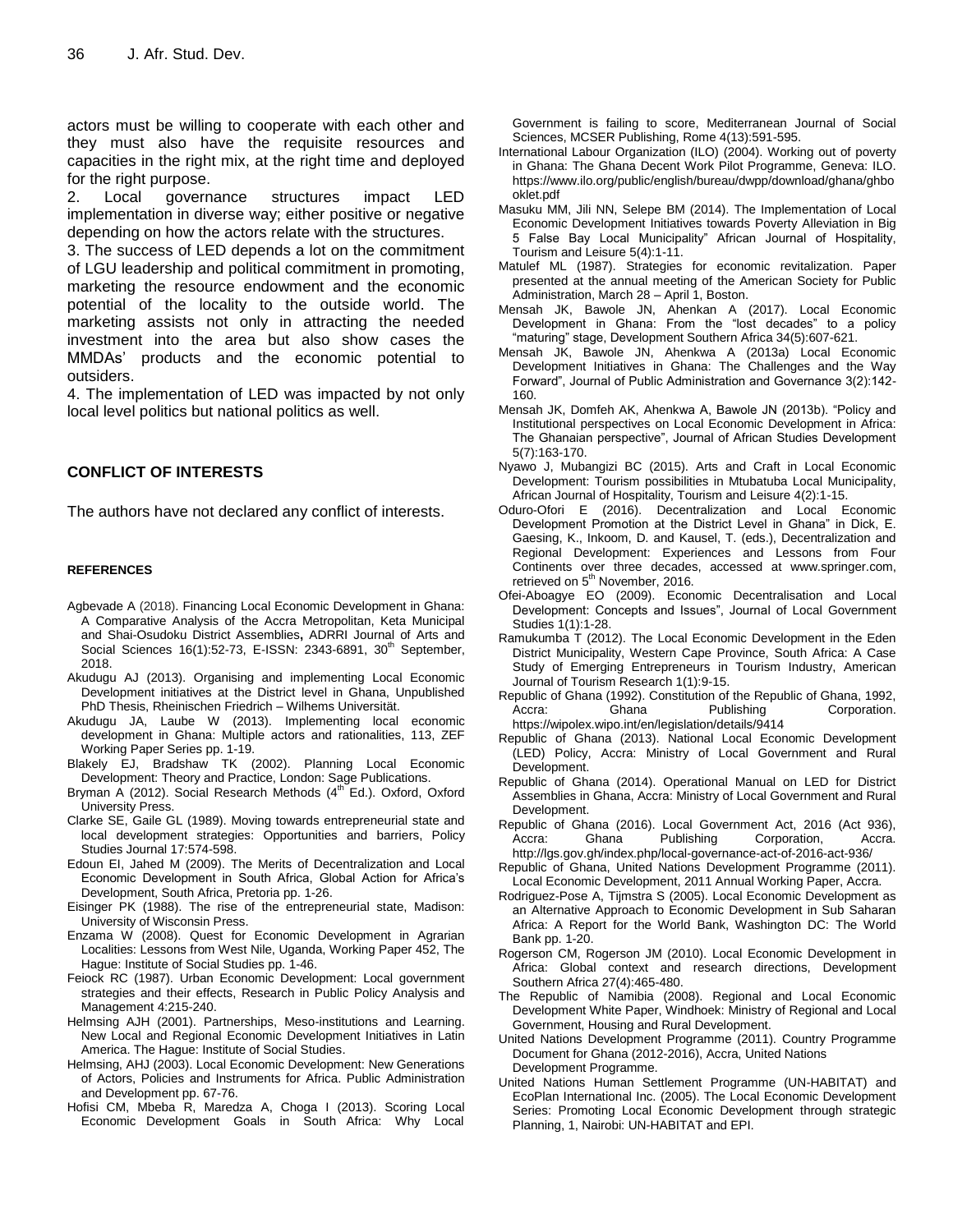Wolman H, Spitzley D (1996). The Politics of Local Economic Development, Economic Development Quarterly 10(2):115-150.

World Bank (2003). Local Economic Development a Primer: Developing and Implementing Local Economic Development Strategies and Action Plans, Washington DC: World Bank.

Yatta F (2015). Local Economic Development in Africa: Implementation, Constraints and Prospects, Dialogue and capacity building of local and regional authorities in EU partner countries in the fields of development and local governance, Kampala: PLATFORMA.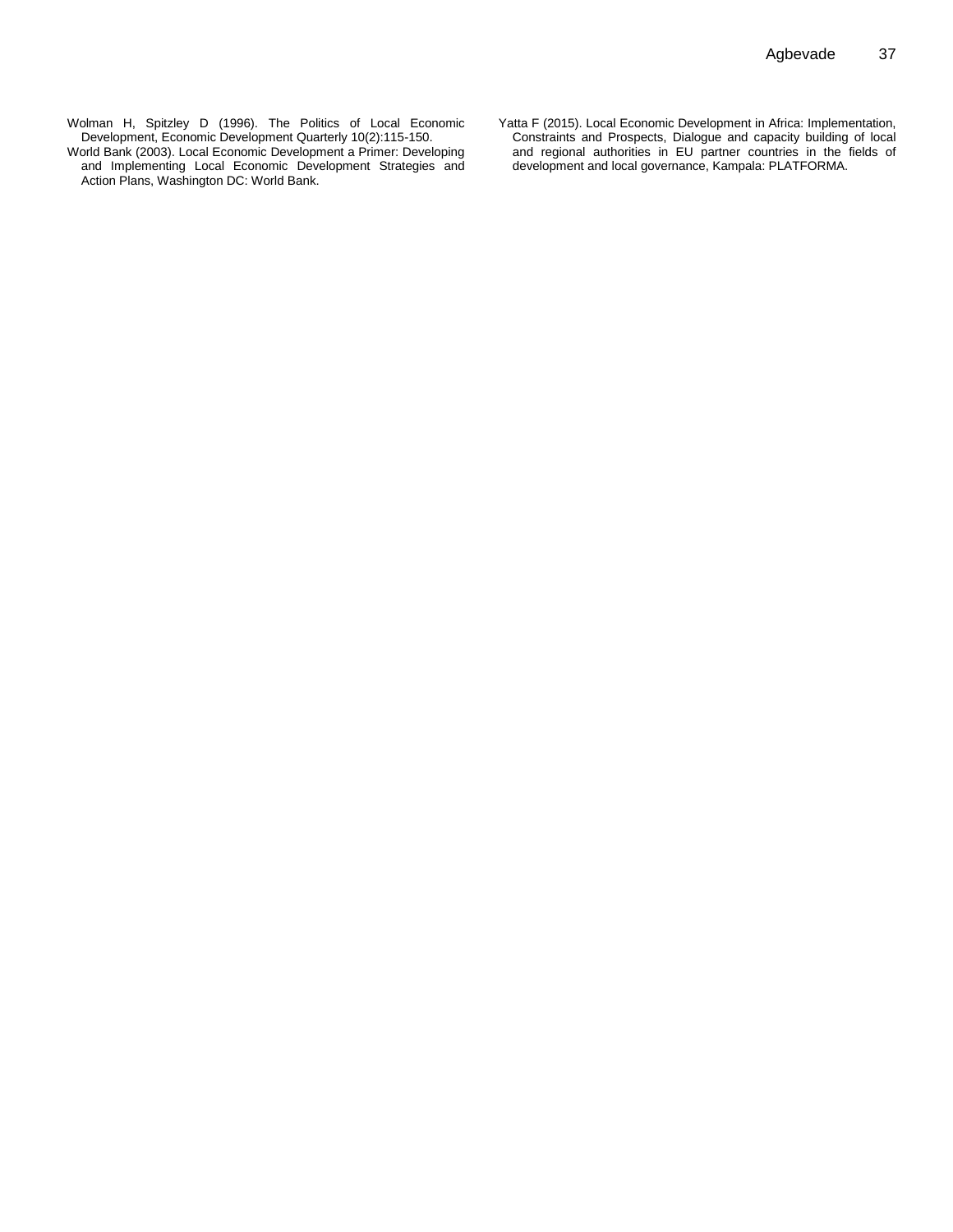# **APPENDIX**

**Table 1a.** Summary of AMA PPP projects.

| Item | Project                                 | <b>Transaction Advisor</b> | <b>Estimated Land</b><br>Size in acres | <b>Estimated Value in US\$</b> | Contractor after Request for<br>Proposal (RFP) |
|------|-----------------------------------------|----------------------------|----------------------------------------|--------------------------------|------------------------------------------------|
|      | Mallam Market                           | <b>CPCS</b> International  | 5.84                                   | 17.680.000.00                  |                                                |
| 2    | Makola/31 <sup>st</sup> December Market | Deloitte and Touché        | 7.5                                    | 29,046,600.00                  | <b>Excellent and Wilson</b>                    |
| 3    | <b>Tuesday Market</b>                   | Kwame Ansah and Associates | 4.08                                   | 24,345,862.00                  | Pro Design Ltd                                 |
| 4    | Salaga Market                           | Kwame Ansah and Associates | 1.27                                   | 4,055,946.00                   |                                                |
| 5    | London Market                           | Kwame Ansah and Associates | 0.7                                    | 2,766,986.00                   |                                                |
| 6    | <b>City Corner Residential Housing</b>  | C-Nergy                    | 7.27                                   | 307,436,607.00                 | Excellent, Buddos and Sino Ltd                 |
|      | Convention/Community Center             | C-Nergy                    | 3.77                                   | 156.558.513.00                 |                                                |
| 8    | Mallam Atta Market                      | Ernst and Young, Ghana     | 12.08                                  | 89.000.000.00                  |                                                |
| 9    | Katamanto Market                        | Shawbell Consulting        | 10.71                                  | 25.200.000.00                  |                                                |
| 10   | PWD and Kwasiadwaso                     | <b>PKF</b>                 | 11.4                                   | 50.700.000.00                  | Consiki with EBID                              |
| 11   | Accra City Car Parks                    |                            | 0.4                                    | 5.500.000                      | Seth Adjei and Consortium                      |

Source: Public Investment Division of MOFEP and Fieldwork, January, 2018.

**Table 2a.** LED initiatives in the AMA, KeMA and SODA.

| Name of MMDA | Led programme                                            | <b>Classification</b>                                                                                                                                                                                                                                                                | <b>Intervention</b>                                                                           |
|--------------|----------------------------------------------------------|--------------------------------------------------------------------------------------------------------------------------------------------------------------------------------------------------------------------------------------------------------------------------------------|-----------------------------------------------------------------------------------------------|
| AMA          | <b>PPPs</b>                                              | <b>PPPs</b>                                                                                                                                                                                                                                                                          | Partnership with the private sector for<br>infrastructure provision                           |
|              | <b>Business Development</b><br>Services                  | <b>Business Development Services</b>                                                                                                                                                                                                                                                 | Capacity development programmes                                                               |
| KeMA         | Traditional handicraft and<br>Non-traditional handicraft | <b>Traditional handicraft</b><br>Bag weaving with straw and raffia,<br>leatherworks, beads making, batik, tie<br>and dye.<br><b>Non-traditional</b><br>Hair dressing, cream production,<br>tomatoes puree poultry farming, creation<br>of enabling environment, business<br>linkages | Capacity development programmes,<br>access to finance, creation of<br>marketing opportunities |
| <b>SODA</b>  | Software LED and<br>Hardware LED                         | <b>Software LED</b><br>Creation of enabling environment, easy<br>permitting for businesses<br><b>Hardware LED</b><br>Provision of infrastructure                                                                                                                                     | Capacity development programmes<br>and private sector involvement                             |

Source: Fieldwork January, 2018.